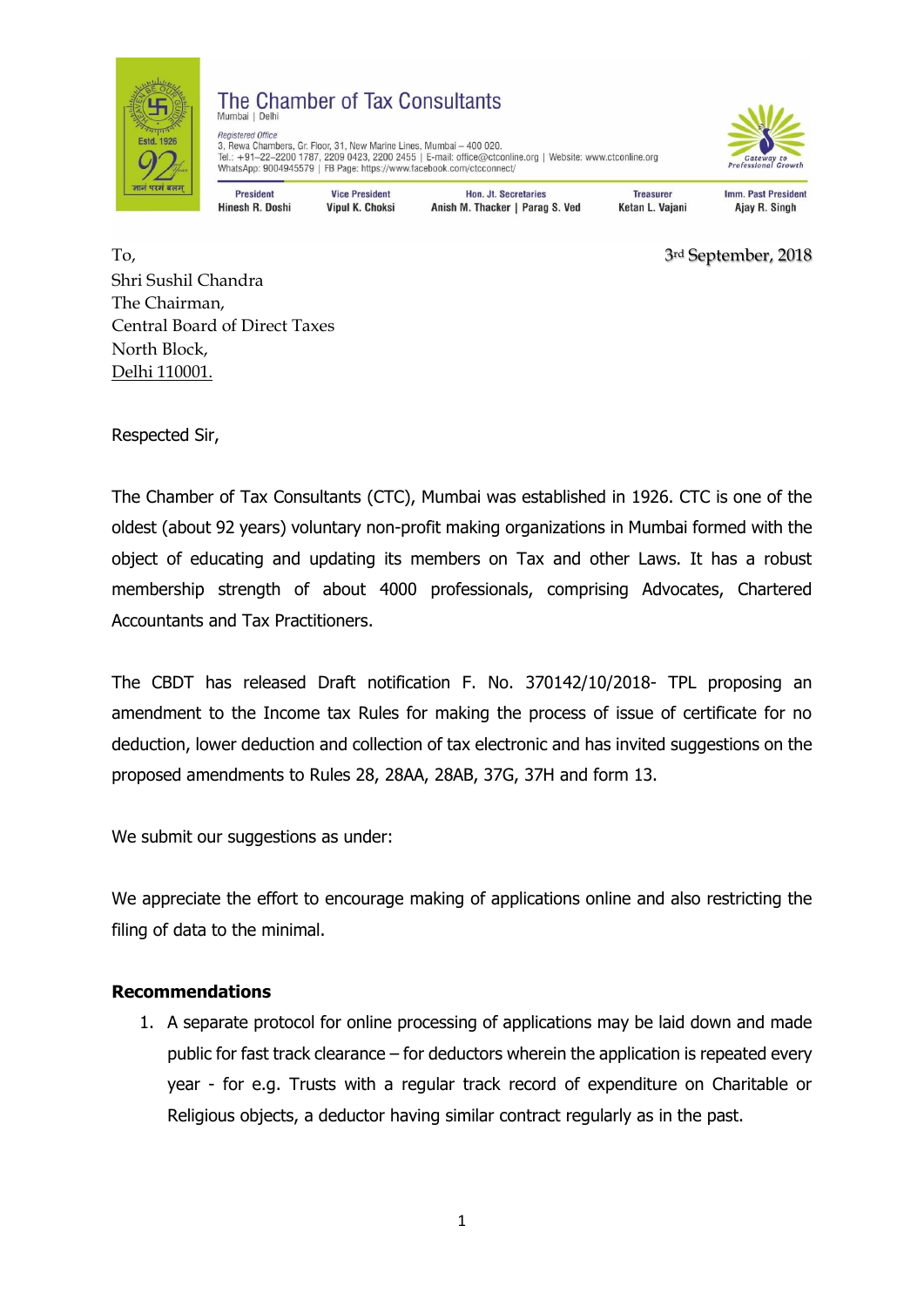- 2. Rule 28AA(2)(ii) the proposal is to look at the tax payable for the last 4 years instead of 3 years. It is suggested that the period should actually be reduced to 2 years. In a dynamic situation, information related for 3 or 4 years may have no relevance to the current situation. The purpose of the same would be to evaluate whether a lower rate of deduction is justified and the same may be evaluated based on a reasonable past.
- 3. In part (vi) of Form 13 , the Clause related to Wealth tax payable may kindly be removed since it is irrelevant.
- 4. Issue of certificate is delayed because of the outstanding demands on the TRACES as well as on portal of CPC. The demands are not cancelled or reduced as the grievances (rectification, pending appeal effect, etc) are pending or solved but, the same are not uploaded by the concerned officer. Despite follow ups, the issues do not get resolved. The assessee should be able to file the submissions online related to the disputed demands. Since the certificate is to be issued for taxes to be paid in future, cases where the assessee has disputed the demand should be considered and should be ignored while issuing the certificate u/s 197. A column may therefore be inserted in the form 13 on whether or not the demand raised and shown on the portal are disputed.
- 5. In Annexure I III, the option to modify/alter or add the TAN number should be made available to the assessee – subject to the maximum amount covered by the certificate is the same.

Very often the business with one party in whose name the certificate is issued has reduced and that business is shifted to another existing party or a new party. It becomes very difficult to obtain such certificate every time such a change occurs. The same situation is faced by charitable trusts – where an investment may mature during the year and the new investee may not be know at the beginning of the year itself.

If the maximum limit for which lower rate certificate is issued is maintained then the assesses will not have to file the application again. The assessee who obtains a certificate for a sum not exceeding Rs. XYZ, must be obliged to give the certificate number to the deductor who will mention it in his TDS Statements. This will make the process simpler and the total amount can be matched from the statement of TDS submitted by the deductors.

2